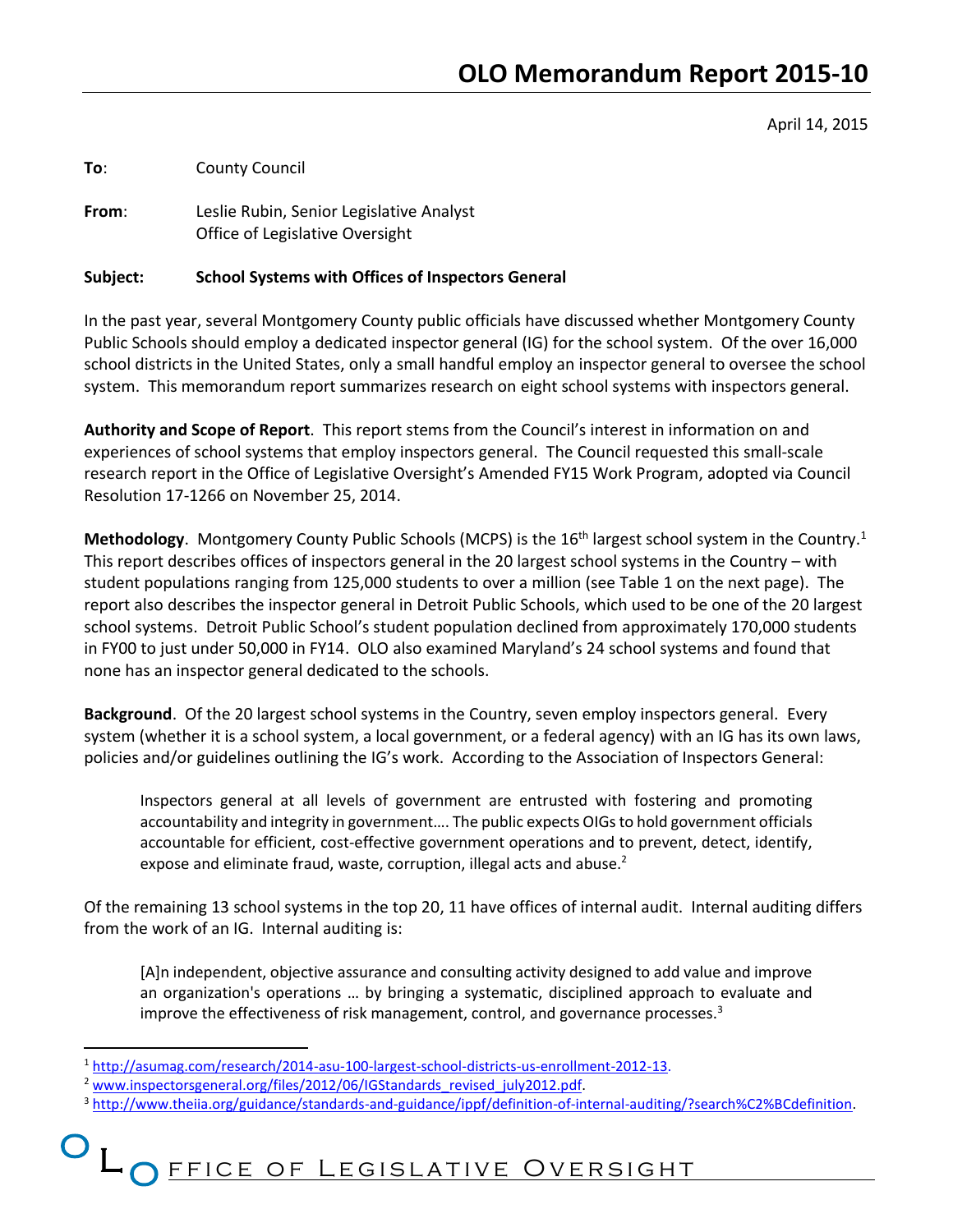While inspectors general often perform work encompassed by an office of internal audit, IGs typically have greater authority and independence, which is key to an inspector general's ability to perform work without external pressures or influence. Where internal audit offices often are a part of a larger office in an organization and perform work at the direction of superiors, offices of inspectors general (OIGs) tend to be stand-alone offices that determine their own work program and/or investigations and often have subpoena power to compel the production of documents or other information.

Table 1 summarizes the top 20 schools systems in the country plus Detroit, by 2012-2013 enrollment, and whether each system has an IG or an office of internal audit. Note that in the New York City school system, the title of the IG-equivalent is the "Special Commissioner of Investigations." As noted below, Montgomery County Public Schools has an office of internal audit. While eight of Maryland's other 23 schools systems have offices of internal audit (e.g., Baltimore City, Carroll County, Howard County, Prince George's County), no Maryland school system, including MCPS, has an inspector general.

| Rank                                                                                           | School System                | Enrollment | IG or Internal Audit?                        |  |
|------------------------------------------------------------------------------------------------|------------------------------|------------|----------------------------------------------|--|
| $\mathbf{1}$                                                                                   | New York City, NY            | 1,036,053  | <b>Special Commissioner of Investigation</b> |  |
| $\overline{2}$                                                                                 | Los Angeles Unified, CA      | 655,494    | <b>Inspector General</b>                     |  |
| 3                                                                                              | Chicago, IL                  | 403,461    | <b>Inspector General</b>                     |  |
| 4                                                                                              | <b>Miami-Dade County, FL</b> | 354,236    | <b>Inspector General</b>                     |  |
| 5                                                                                              | Clark County, NV             | 311,429    | <b>Internal Audit</b>                        |  |
| 6                                                                                              | <b>Broward County, FL</b>    | 260,234    | <b>Internal Audit</b>                        |  |
| 7                                                                                              | Houston, TX                  | 202,586    | <b>Inspector General</b>                     |  |
| 8                                                                                              | Hillsborough County, FL      | 200,287    | <b>Internal Audit</b>                        |  |
| 9                                                                                              | Hawaii, HI                   | 183,251    | <b>Internal Audit</b>                        |  |
| 10                                                                                             | Orange County, FL            | 183,021    | <b>Internal Audit</b>                        |  |
| 11                                                                                             | Fairfax County, VA           | 181,536    | <b>Internal Audit</b>                        |  |
| 12                                                                                             | Palm Beach County, FL        | 179,494    | <b>Inspector General</b>                     |  |
| 13                                                                                             | Gwinnett County, GA          | 163,062    | <b>Internal Audit</b>                        |  |
| 14                                                                                             | Dallas, TX                   | 158,680    | <b>Internal Audit</b>                        |  |
| 15                                                                                             | Wake County, NC              | 149,508    | none                                         |  |
| 16                                                                                             | Montgomery County, MD        | 148,779    | <b>Internal Audit</b>                        |  |
| 17                                                                                             | Philadelphia, PA             | 143,898    | <b>Inspector General</b>                     |  |
| 18                                                                                             | Charlotte-Mecklenburg, NC    | 142,612    | none                                         |  |
| 19                                                                                             | San Diego Unified, CA        | 130,270    | <b>Internal Audit</b>                        |  |
| 20                                                                                             | Duval County, FL             | 125,662    | <b>Internal Audit</b>                        |  |
| $\cdots$                                                                                       |                              |            |                                              |  |
| 91                                                                                             | <b>Detroit</b>               | 49,854     | <b>Inspector General</b>                     |  |
| Source: http://asumag.com/research/2014-asu-100-largest-school-districts-us-enrollment-2012-13 |                              |            |                                              |  |

#### **Table 1. Top 20 US School Systems by 2012-2013 Enrollment, plus Detroit**

Table 2, on the next page, summarizes details about the eight offices of inspectors general described in this report, including 2013-2014 data for each school system and the FY14 budget and personnel in each OIG.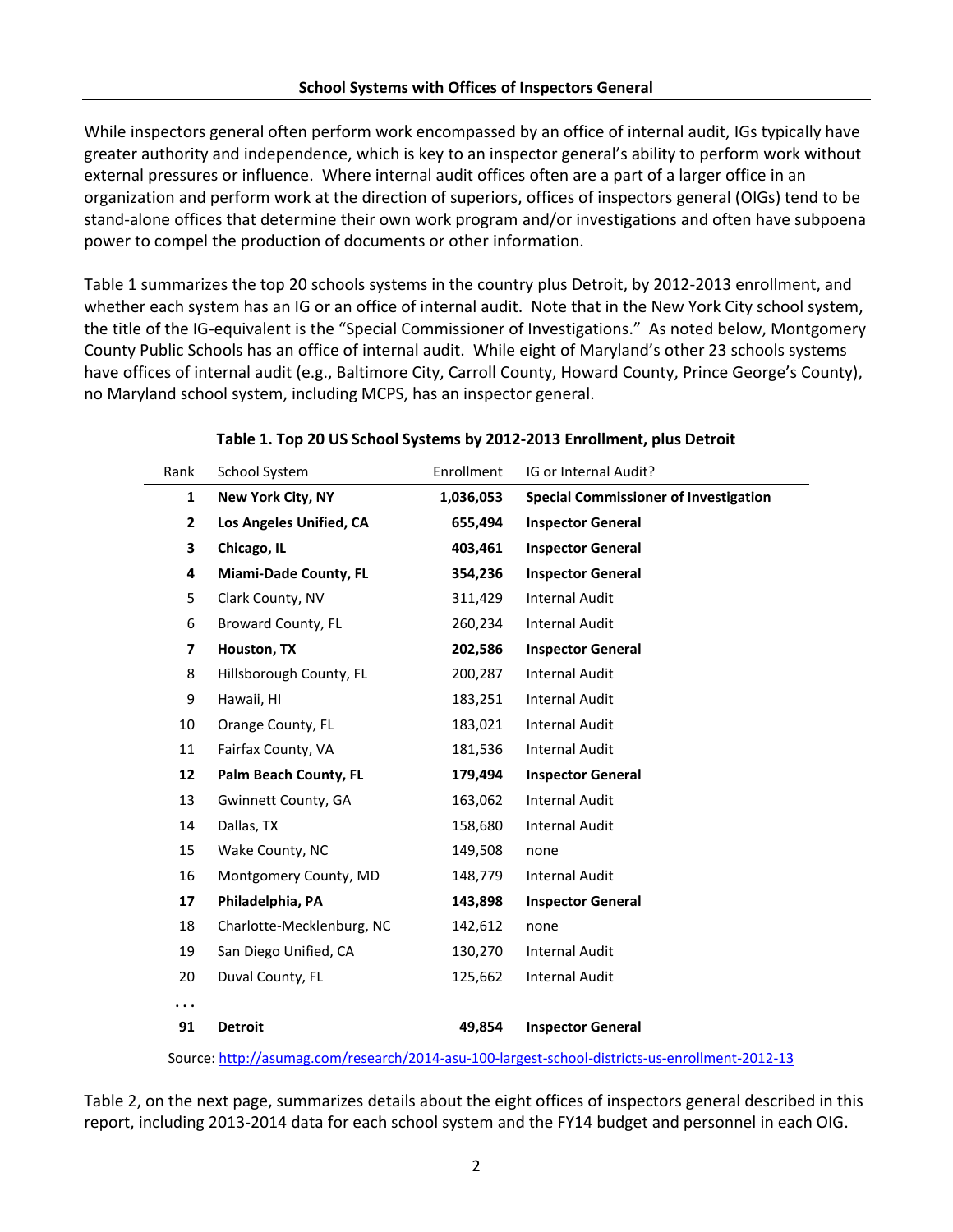| <b>School District</b>           | <b>NYC</b>                        | <b>Los Angeles</b>    | Chicago                | Miami-<br><b>Dade</b> | <b>Houston</b>        | Palm<br><b>Beach</b> | Philadelphia                   | <b>Detroit</b>       |
|----------------------------------|-----------------------------------|-----------------------|------------------------|-----------------------|-----------------------|----------------------|--------------------------------|----------------------|
| <b>IG Established</b>            | 1990                              | 1998                  | 1994                   | 2007                  | 2005                  | 2003                 | 2003                           | 2009                 |
| Reports to                       | Commissioner<br>of Investigations | Board of<br>Education | Board of<br>Education* | School<br>Board       | Board of<br>Education | School<br>Board      | School<br>Reform<br>Commission | Emergency<br>Manager |
| <b>FY14 District Data</b>        |                                   |                       |                        |                       |                       |                      |                                |                      |
| Schools/Programs                 | 1,665                             | 714                   | 664                    | 471                   | 274                   | 184                  | 218                            | 103                  |
| Employees                        | 134,426                           | 60,139                | 41,579                 | 44,432                | 21,148                | 21,548               | 17,570                         | 6,535                |
| <b>FY14 Budget (\$ millions)</b> |                                   |                       |                        |                       |                       |                      |                                |                      |
| <b>District</b>                  | \$19,900                          | \$13,000              | \$5,600                | \$4,300               | \$1,900               | \$2,300              | \$2,700                        | \$1,000              |
| OIG                              | \$5.2                             | \$7.1                 | \$1.8                  | \$0.8\$               | \$1.4                 | \$2.1                | \$0.4\$                        | \$0.6\$              |
| OIG Employees                    | 65                                | 52                    | 17                     | $5+$                  | 23                    | 18                   | 4                              | 5                    |

#### **Table 2. Summary of School System and Offices of Inspectors General Data**

\* The Chicago Public Schools inspector general is appointed by the Mayor of Chicago. The position reports information and makes recommendations to the Board of Education, but the position is independent of the Board.

<sup>+</sup> Staffing supplemented from the office of the inspector general for Miami-Dade County, when needed. Source: School system web sites and interviews with school system personnel

## **1. City School District of the City of New York** <http://www.nycsci.org/>

l

In FY14, the City School District of the City of New York had just over one million students, 1,665 schools and programs, and a budget of \$19.9 billion. In 1990, the NYC school system had an inspector general. However, a Joint Commission on Integrity in the Public Schools, "found that the Office of the Inspector General must be independent of those whom it is called upon to investigate…." 4

Consequently, the Mayor of New York City created the position of Deputy Commissioner of Investigation for the City School District of the City of New York (now called the "Special Commissioner") via Executive Order. To provide independent, the position is housed in New York City's Department of Investigation, rather than under the Board of Education. The head of the City's Department of Investigation appoints the Special Commissioner.

The Executive Order creating the position also establishes the Special Commissioner's powers and duties and the school system's obligation to cooperate with the Special Commissioner. The Special Commissioner is charged with investigating complaints of "alleged acts of corruption or other criminal activity, conflicts of interest, unethical conduct, and misconduct" by the Board of Education, Chancellor, Community School Boards, and Community Superintendents.

The Special Commissioner of Investigation is an employee of the Department of Investigation. His staff are funded by the Board of Education, which passes through funds to the Department of Investigation for the employees. To remain independent of the school system, the Mayor's Office of Management and Budget,

<sup>4</sup> Executive Order No. 11, Deputy Commissioner of Investigation for the City School District of the City of New York, June 28, 1990.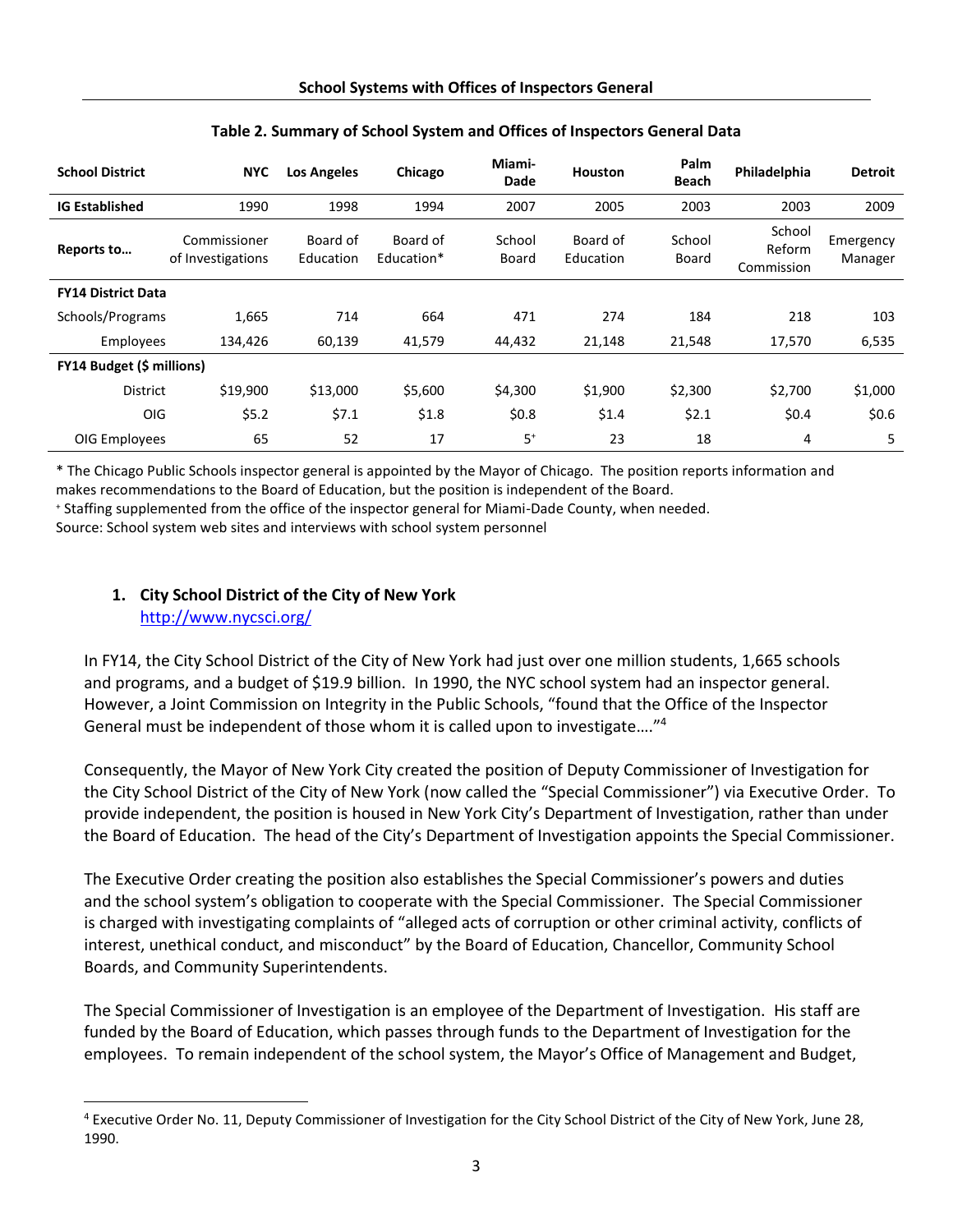not the Board of Education, is responsible for overseeing the budget of the Office of the Special Commissioner. In FY14, the Office of the Special Commissioner had a budget of \$5.2 million and 65 positions. The Office of the Special Commissioner of Investigation (SCI) processed 5,287 complaints in 2014 – a record number for the Office. The SCI opened 784 investigations, closed 741, and had substantiated findings in 32% of investigations. The SCI also monitored 229 investigations originally referred to other agencies (such as the New York City Police Department) and opened investigations in 179 of those cases.

The SCI website is sparse – including links to released reports, a link to the executive order creating the office, and information about contacting the office. The office has a toll-free 24-hour hotline. Table 3 summarizes the number of published reports released by the office in the past five years. The reports range from investigations into alleged school-related and non-school-related illegal activity by school system employees, to misappropriation of school system resources, to allegations of student bullying. Many of the investigations related to allegations of teachers' or administrators' sexual contact with students.

## **Table 3. Number of Reports Released on NYC Special Commissioner of Investigation Website, 2010-2014**

|                              | 2010 | 2011 | 2012 | 2013 | 2014 |
|------------------------------|------|------|------|------|------|
| Number of Reports on Website | 14   |      | 15   |      |      |
| Source: SCI website          |      |      |      |      |      |

## **2. Los Angeles Unified School District** http://notebook.lausd.net/portal/page? pageid=33,256485&\_dad=ptl&\_schema=PTL\_EP

In FY14, the Los Angeles Unified School District (LAUSD) had over 650,000 students, 714 schools and programs, and a budget of \$13.0 billion. The school district established an Office of the Inspector General in 1998. In FY14, the office had a budget of \$7.1 million and 52 positions.

The LAUSD Office of the Inspector General (OIG) undertakes projects (1) based on complaints filed with the office, (2) based on requests from the Board of Education, and (3) based on its own initiative. Reporting to the Board of Education, the OIG divides its work into three broad areas – internal audits, contract audits, and investigations – with a Deputy Inspector General overseeing each area. Each spring, the OIG performs a risk assessment to shape an annual work plan for the office. The most common types of investigations in FY14 were performing due diligence related to charter schools and related to contracts or vendors – making up 65% of the office's investigative work.

California state law codifies the OIG's authority, authorizing the Inspector General to conduct audits and investigations, grant subpoena powers, provide assurances of confidentiality in investigations, and impose penalties for providing false information to the OIG. The IG, however, does not have any enforcement power. State law also prohibits the OIG from investigating allegations of crimes against children, which must be referred to a law enforcement agency.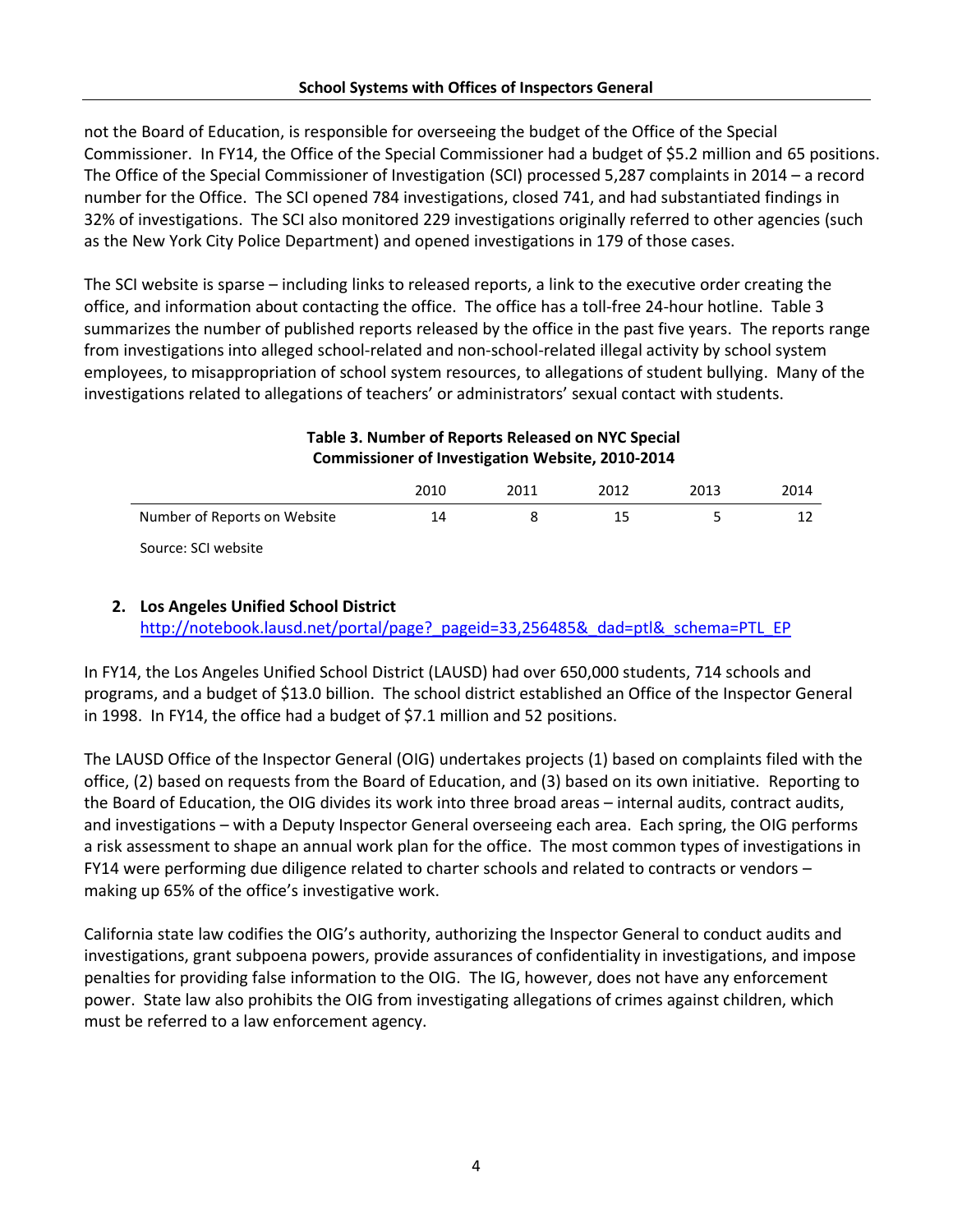The OIG's website includes completed audit reports, annual reports, and contact information, including a toll-free hotline. The FY14 Annual Report is available here: [http://notebook.lausd.net/pls/ptl/ptl\\_apps.nbk\\_doc\\_info.docinfo\\_qu?p\\_doc\\_id=1303574](http://notebook.lausd.net/pls/ptl/ptl_apps.nbk_doc_info.docinfo_qu?p_doc_id=1303574)

Table 4 summarizes the LAUSD OIG's activity in FY14, including monetary benefits from the Office's work.

#### **Table 4. Summary of FY14 Activity, LAUSD Office of the Inspector General**

| Report Type           | <b>Planned Projects</b> | <b>Completed Projects</b> | <b>Monetary Benefits</b> |
|-----------------------|-------------------------|---------------------------|--------------------------|
| <b>Internal Audit</b> | 47                      | 25                        | \$35,038                 |
| <b>Contract Audit</b> | 69                      | 45                        | \$2,906,629              |
| Investigations        | 160                     | 131                       | $\ast$                   |
| Total                 | 276                     | 201                       | \$2,941,667              |

\*Money identified, but none received in FY14

Source: FY14 OIG Annual Report to the Board of Education

#### **3. Chicago Public Schools**

[http://cps.edu/About\\_CPS/Departments/Pages/InspectorGeneral.aspx](http://cps.edu/About_CPS/Departments/Pages/InspectorGeneral.aspx)

In FY14, Chicago Public Schools (CPS) had just over 400,000 students, 664 schools and programs, and a \$5.6 billion budget. The Office of the Inspector General, established in 1994, had a budget of \$1.8 million and 17 positions.

The powers and the duties of the Chicago Public Schools Inspector General are set out in Illinois state law, which gives the Inspector General "authority to conduct investigations into allegations of or incidents of waste, fraud, and financial mismanagement in public education...."<sup>5</sup> The Mayor of Chicago appoints the schools' Inspector General – without consent or approval of the City Council or the Board of Education. Mayor Rahm Emanuel appointed a new Inspector General in December 2014.

The inspector general reports on and make recommendations regarding investigations to the Chicago Public Schools' Board of Education.<sup>6</sup> By law, however, the IG is independent of the Board of Education and the school system finance authority. State law and Chicago Board of Education Rule 3-8 also require the Inspector General to "perform other duties requested by the Board including, but not limited to, investigation into employee misconduct, including allegations of criminal activity by employees."

 $\overline{\phantom{a}}$ 

 $5$  105 IL Comp. Stat. § 5/31-13.1(a).

<sup>&</sup>lt;sup>6</sup> The mayor of Chicago also appoints members of the Chicago Board of Education and Chicago Public Schools' Chief Executive Officer, who is the equivalent of a superintendent.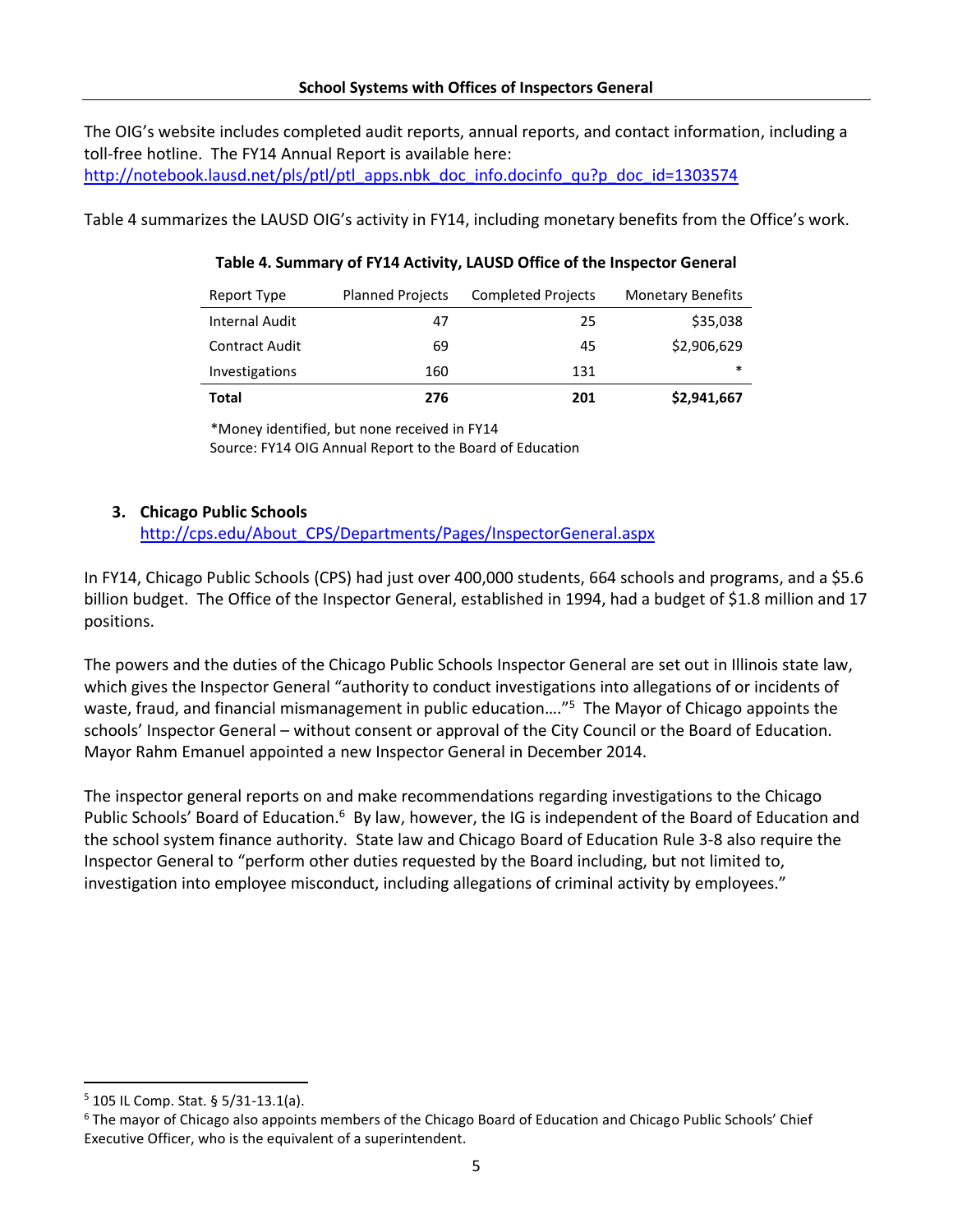The next table summarizes the top five types of complaints filed with the Inspector General in FY14.

| <b>Type of Complaint</b>     | #     | ℅    |
|------------------------------|-------|------|
| Residency                    | 269   | 20%  |
| Inattention to Duty          | 189   | 14%  |
| Discourteous Treatment       | 140   | 10%  |
| On Duty Criminal Conduct     | 95    | 7%   |
| <b>Contractor Violations</b> | 70    | .5%  |
| All Other                    | 572   | 43%  |
| Total                        | 1,335 | 100% |

**Table 5. Top 5 Complaint Types Filed in FY14, CPS Inspector General**

Source: Chicago OIG FY14 Annual Report

Of the 1,335 complaints filed, the OIG opened investigations in 280 – or 21% of complaints. The annual report emphasized that the OIG is not sufficiently staffed to fully carry out its mission: "As previously reported by this office, the inability to investigate more complaints creates a substantial risk that instances of fraud and employee misconduct go undetected."<sup>7</sup>

The OIG's website includes a complaint form, a fraud hotline number and links to annual reports, but does not include written findings or reports from completed investigations. The FY14 Annual Report is available online at [http://cps.edu/About\\_CPS/Departments/Documents/OIG\\_FY\\_2014\\_AnnualReport.pdf](http://cps.edu/About_CPS/Departments/Documents/OIG_FY_2014_AnnualReport.pdf) and does include descriptions of investigations initiated or completed in FY14.

#### **4. Miami-Dade County Public Schools** <http://www.miamidadeig.org/MDCPS2.html>

In FY14, Miami-Dade County Public Schools had just over 370,000 students, 471 schools and programs, and an annual budget of \$4.3 billion. Since 2007, the Miami-Dade County Inspector General (for the County) also has served as the Inspector General for the School Board. In FY14, five Office of the Inspector General employees and a budget of \$0.8 million were dedicated to the school system, with supplemental staffing from the larger OIG, when needed. This arrangement provides an added layer of independence for the OIG from the School Board.

An "Interlocal Agreement" between the County and the County School Board governs the relationship between the two with regard to the Inspector General. The Interlocal Agreement gives the OIG jurisdiction to investigate all School Board programs, records, contracts, transactions, and activities and to report findings to the School Board and the Superintendent.

In 2013, the OIG began the GO BIG oversight program to provide oversight of the school system's general obligation bond program. The Office monitors selected capital procurements and follows the project from design through construction.

 $\overline{\phantom{a}}$ <sup>7</sup> Chicago OIG 2014 Annual Report at p. 2.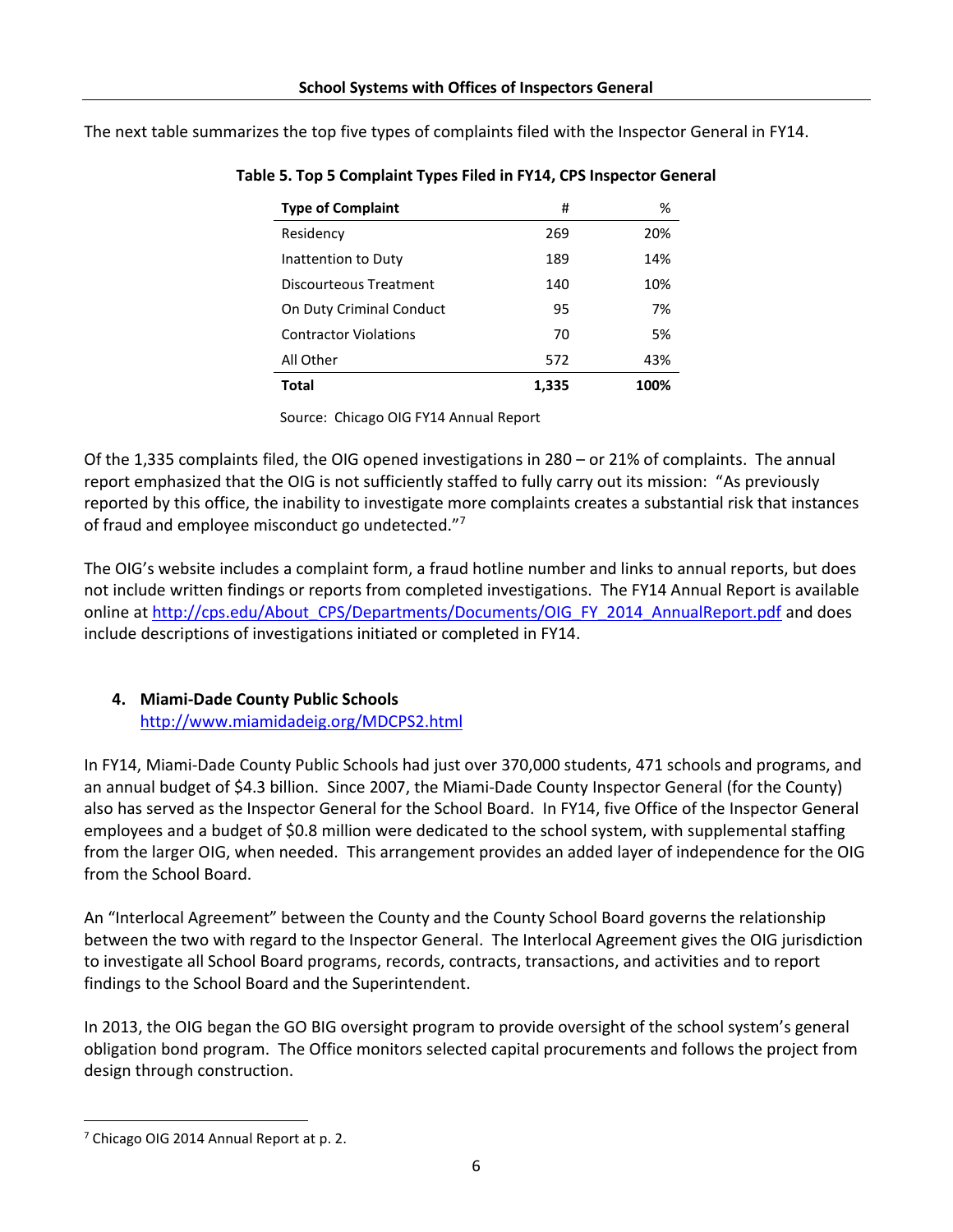The OIG responded to 89 complaints related to the school system in FY14, including complaints about:

- Abuse of leave time,
- Bribery,
- Bid collusion, and
- Fraud.

 $\overline{a}$ 

Individuals are assured anonymity when filing complaints and the OIG has a fraud hotline.

The OIG reported that "[t]hrough FY 2013-14, the audits and investigations performed by the SB OIG have resulted in over \$2.6 million in averted losses, projected savings, financial recoveries, and increased revenues for the school district."

The OIG's website includes information on how to file a complaint, annual reports, and investigations reports. The FY14 Annual Report is available at <http://www.miamidadeig.org/2015MDCPS/2014mdcpsAnnualReport.pdf>

## **5. Houston Independent School District**

[http://www2.houstonisd.org/HISDConnectDS/v/index.jsp?vgnextoid=0884c3838950f110VgnVCM1](http://www2.houstonisd.org/HISDConnectDS/v/index.jsp?vgnextoid=0884c3838950f110VgnVCM10000028147fa6RCRD&vgnextchannel=c7782f796138c010VgnVCM10000052147fa6RCRD) [0000028147fa6RCRD&vgnextchannel=c7782f796138c010VgnVCM10000052147fa6RCRD](http://www2.houstonisd.org/HISDConnectDS/v/index.jsp?vgnextoid=0884c3838950f110VgnVCM10000028147fa6RCRD&vgnextchannel=c7782f796138c010VgnVCM10000052147fa6RCRD)

In FY14, the Houston Independent School District had 200,000 students, 274 schools and programs, and a budget of \$1.9 billion. The school system's Inspector General reports to the Board of Education. The OIG had an FY14 budget of \$1.4 million and 23 positions.

The school district's adopted budget describes the OIG as follows:

The Office of the Inspector General is responsible for conducting a broad, comprehensive program of financial, compliance, operational, activity fund, campus, construction, information systems, and property tax audits within the district. It issues fact-filled reports based on professional audit, investigative, and inspection standards. Standards shall comply with those promulgated by appropriate professional oversight organizations, such as the American Institute of Certified Public Accounts, the Institute of Internal Auditors, Association of Certified Fraud Examiners, and other such professional oversight organizations.

The Houston school's OIG does not have a website and no published reports from the office – either annual or investigative – were found.

In 2013, the Institute of Internal Auditors presented a report to the school district finding that the Houston OIG did not conform to the International Standards for the Professional Practice of Internal Auditing.<sup>8</sup> In a blunt conclusion, the Institute of Internal Auditors reported that:

<sup>8</sup> [http://www.google.com/url?sa=t&rct=j&q=&esrc=s&source=web&cd=5&ved=0CDwQFjAE&url=http%3A%2F%2Fwww.ho](http://www.google.com/url?sa=t&rct=j&q=&esrc=s&source=web&cd=5&ved=0CDwQFjAE&url=http%3A%2F%2Fwww.houstonisdwatch.com%2Ffiles%2F100386%2F157022612-Audit-of-HISD-Inspector-General-s-Office.pdf&ei=Yf3cVOnvJsG1ggSDs4SwAQ&usg=AFQjCNEUHyIXslItJ3wP7yINy-Y4MY_o9A&bvm=bv.85761416,d.eXY&cad=rja) [ustonisdwatch.com%2Ffiles%2F100386%2F157022612-Audit-of-HISD-Inspector-General-s-](http://www.google.com/url?sa=t&rct=j&q=&esrc=s&source=web&cd=5&ved=0CDwQFjAE&url=http%3A%2F%2Fwww.houstonisdwatch.com%2Ffiles%2F100386%2F157022612-Audit-of-HISD-Inspector-General-s-Office.pdf&ei=Yf3cVOnvJsG1ggSDs4SwAQ&usg=AFQjCNEUHyIXslItJ3wP7yINy-Y4MY_o9A&bvm=bv.85761416,d.eXY&cad=rja)[Office.pdf&ei=Yf3cVOnvJsG1ggSDs4SwAQ&usg=AFQjCNEUHyIXslItJ3wP7yINy-](http://www.google.com/url?sa=t&rct=j&q=&esrc=s&source=web&cd=5&ved=0CDwQFjAE&url=http%3A%2F%2Fwww.houstonisdwatch.com%2Ffiles%2F100386%2F157022612-Audit-of-HISD-Inspector-General-s-Office.pdf&ei=Yf3cVOnvJsG1ggSDs4SwAQ&usg=AFQjCNEUHyIXslItJ3wP7yINy-Y4MY_o9A&bvm=bv.85761416,d.eXY&cad=rja)[Y4MY\\_o9A&bvm=bv.85761416,d.eXY&cad=rja](http://www.google.com/url?sa=t&rct=j&q=&esrc=s&source=web&cd=5&ved=0CDwQFjAE&url=http%3A%2F%2Fwww.houstonisdwatch.com%2Ffiles%2F100386%2F157022612-Audit-of-HISD-Inspector-General-s-Office.pdf&ei=Yf3cVOnvJsG1ggSDs4SwAQ&usg=AFQjCNEUHyIXslItJ3wP7yINy-Y4MY_o9A&bvm=bv.85761416,d.eXY&cad=rja)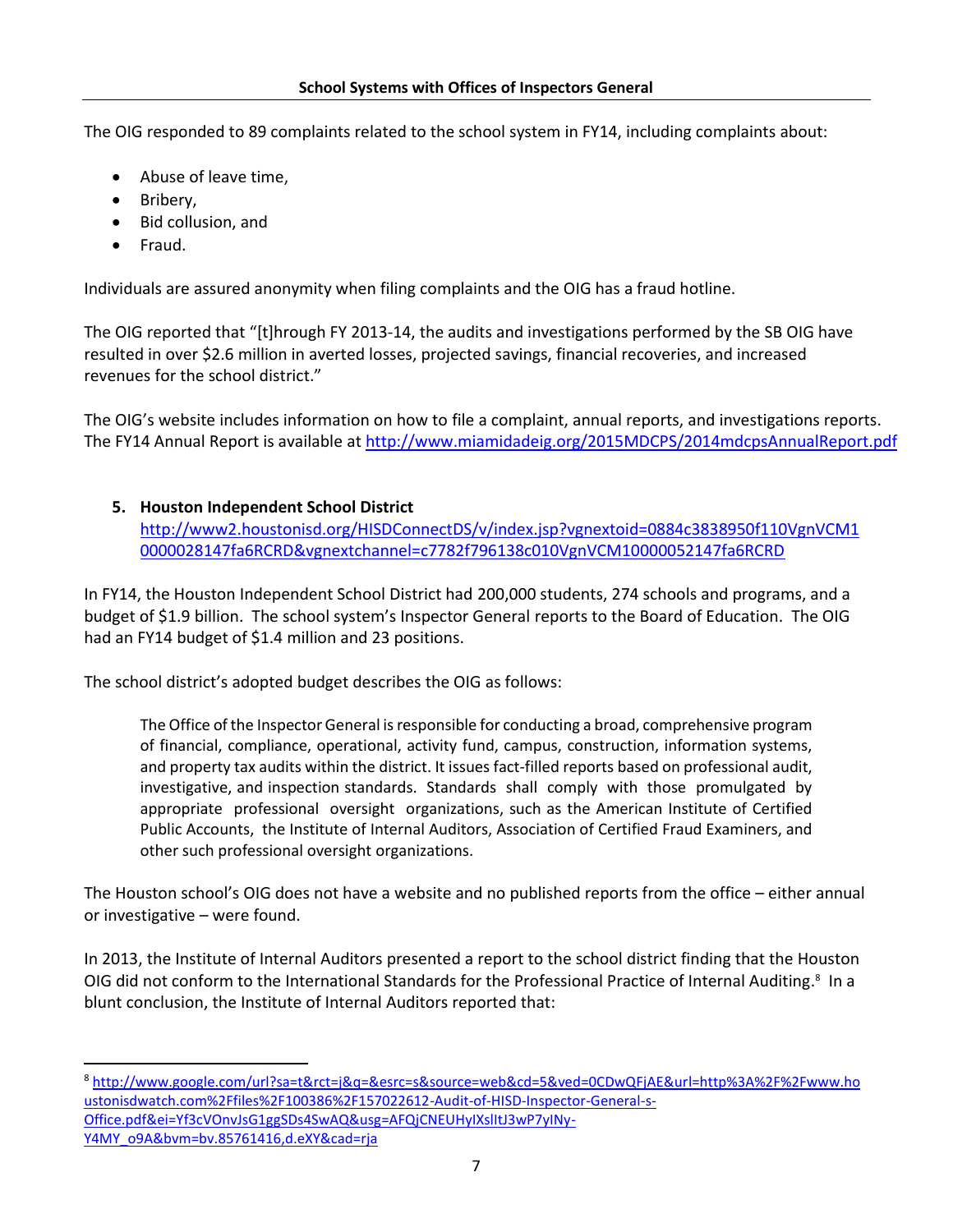The annual risk assessment and audit planning process [of the Office of the Inspector General] is not effective in prioritizing areas for audit. There is limited input from key stakeholders when conducting the risk assessment and developing the annual audit plan, the plan is not clearly linked with an entity-wide view of risk, and there is no linkage between audit plan objectives and supporting resource requirements. The annual audit plan is not shared with key stakeholders in the organization beyond the Board Audit Committee. Concepts of governance, risk management, and control are not specifically addressed in the audit plan. An internal audit methodology has not been specifically defined and documented for Internal Audit to ensure that infrastructure and processes are consistent with the Standards and that work can be performed efficiently, effectively, consistently, and with a high level of quality. Planning for individual engagements, supported by an engagement level risk assessment, is not defined and or documented in audit work papers. Audits are executed based upon an approved work program, but are inconsistent in terms of quality and level of documentation supporting conclusions. Audit reports could be enhanced by including recommendations for management action and by improving timeliness, especially related to E-Rate matters. There is no formal follow-up process to monitor the status of observations raised during the audit reporting process.

The Institute of Internal Auditors assessed the OIG at the request of the school board's audit committee.

# **6. The School District of Palm Beach County, Florida**

<http://palmbeachschools.org/inspectorgeneral/>

In FY14, the School District of Palm Beach County, FL had just under 179,000 students, 184 schools and programs, and an annual budget of \$2.3 billion. The school district's Office of the Inspector General had a \$2.1 million budget and 18 positions. The OIG performs financial audits, performance audits, and investigations. The School Board established the OIG in 2003 to:

- Incorporate a full time program of investigation, audit, inspection, and program review.
- Provide increased accountability, promote fiscal responsibility, assist management in the establishment and maintenance of effective systems of control, and provide increased oversight in improving District operations.
- Assist in improving operations, including deterring, and identifying fraud, waste, abuse, and illegal acts. 9

School Board policy grants the Inspector General authority to investigate and audit all facets of the school system, including information from and related to vendors and other entities that have relationships with the school system. To promote independence and objectivity of the OIG, the policy also requires that the office be peer reviewed through the Inspector General Institute and prohibits interference with the office's work by Board Members, the superintendent, the administration, and school system staff.<sup>10</sup>

 $\overline{\phantom{a}}$ <sup>9</sup> See Office of the Inspector General Annual Report for Fiscal Year 2014, at p. 1.

<sup>&</sup>lt;sup>10</sup> See Rules of the School Board of Palm Beach County, Florida, Policy 1.092, Inspector General. <http://www.schoolboardpolicies.com/p/1.092>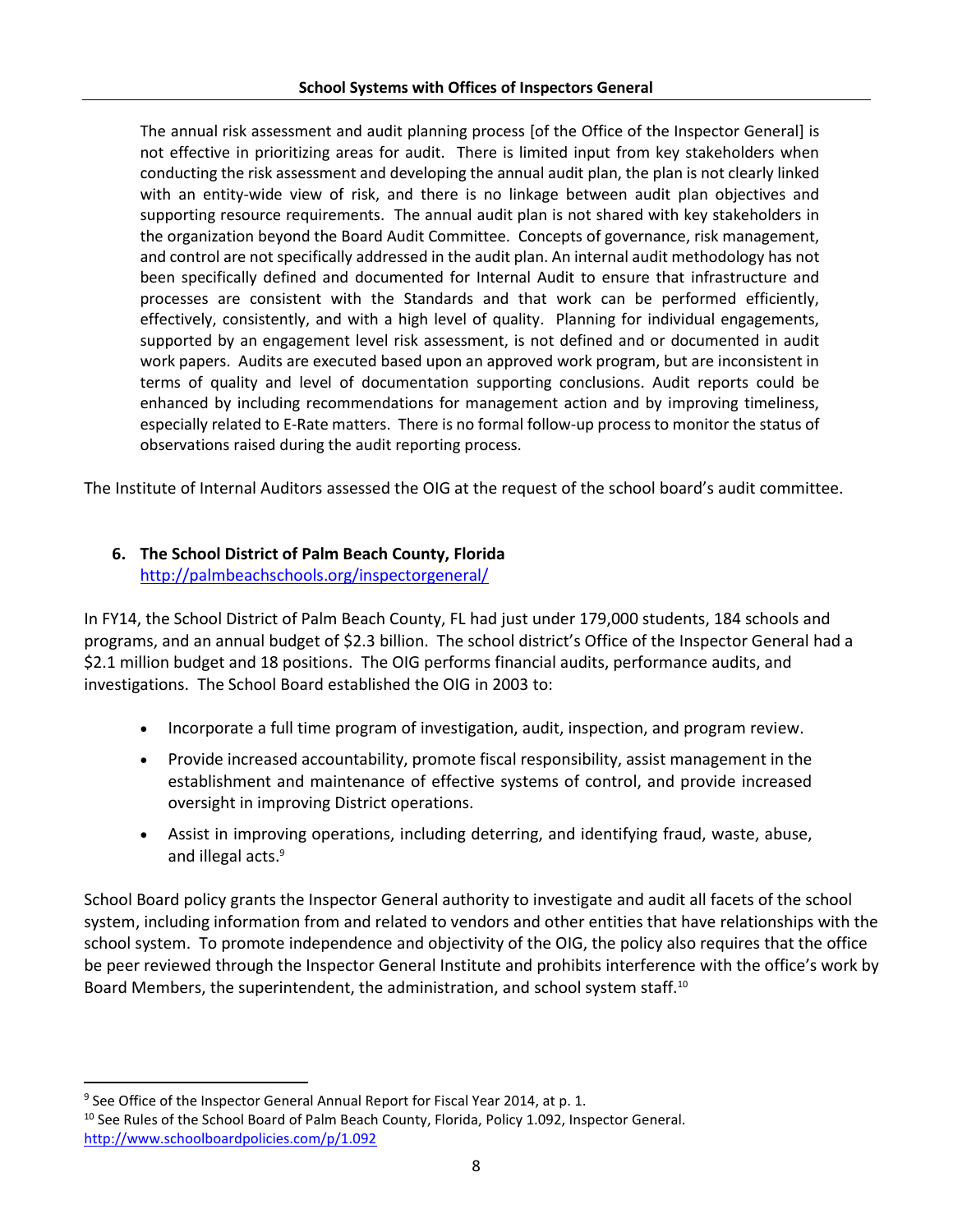In FY14, the Palm Beach County OIG performed audits related to school money collection and leasing of school facilities and several performance audits. The Office received 100 complaints in FY14. The most common type of complaint was related to employee misconduct or personnel issues.

| <b>Type of Complaint</b>              | #   | %    |
|---------------------------------------|-----|------|
| Employee Misconduct/Personnel Related | 38  | 38%  |
| Charter School Related                | 19  | 19%  |
| Other                                 | 13  | 13%  |
| Financial                             | 8   | 8%   |
| Student Safety & Welfare              | 8   | 8%   |
| <b>Ethics Related</b>                 | 6   | 6%   |
| Illegal Activity/Theft/Misuse         | 3   | 3%   |
| Academics                             | 2   | 2%   |
| Falsification of Documents/Records    | 2   | 2%   |
| <b>Procurement Related</b>            | 1   | 1%   |
| Total                                 | 100 | 100% |

### **Table 5. Top 5 Complaint Types Filed in FY14, Palm Beach County Schools Inspector General**

Source: School District of Palm Beach County OIG FY14 Annual Report

Data about the OIG includes a ratio of the cost of audit work to the savings identified through the work, summarized in the next table. In the Palm Beach County schools, for every dollar spent on audit, the school system identified \$1.52 in savings in FY13 and \$1.68 in FY14.

### **Table 6. Ratio of Audit Costs to Savings Identified, Palm Beach County Schools**

|                   | <b>FY13</b> | <b>FY14</b> |
|-------------------|-------------|-------------|
| Palm Beach County | \$1:51.52   | \$1: \$1.68 |
| National Average  | \$1:50.83   | \$1:50.83   |

Source: Palm Beach County Schools' FY14 and FY15 Adopted Budgets

The FY14 Annual Report is available at

[http://www.boarddocs.com/fl/palmbeach/advisory/Board.nsf/files/9SQ5H571E71D/\\$file/2015-](http://www.boarddocs.com/fl/palmbeach/advisory/Board.nsf/files/9SQ5H571E71D/$file/2015-02%20OIG%20Annual%20Report%20for%20FY2014%20(2).pdf) [02%20OIG%20Annual%20Report%20for%20FY2014%20\(2\).pdf](http://www.boarddocs.com/fl/palmbeach/advisory/Board.nsf/files/9SQ5H571E71D/$file/2015-02%20OIG%20Annual%20Report%20for%20FY2014%20(2).pdf)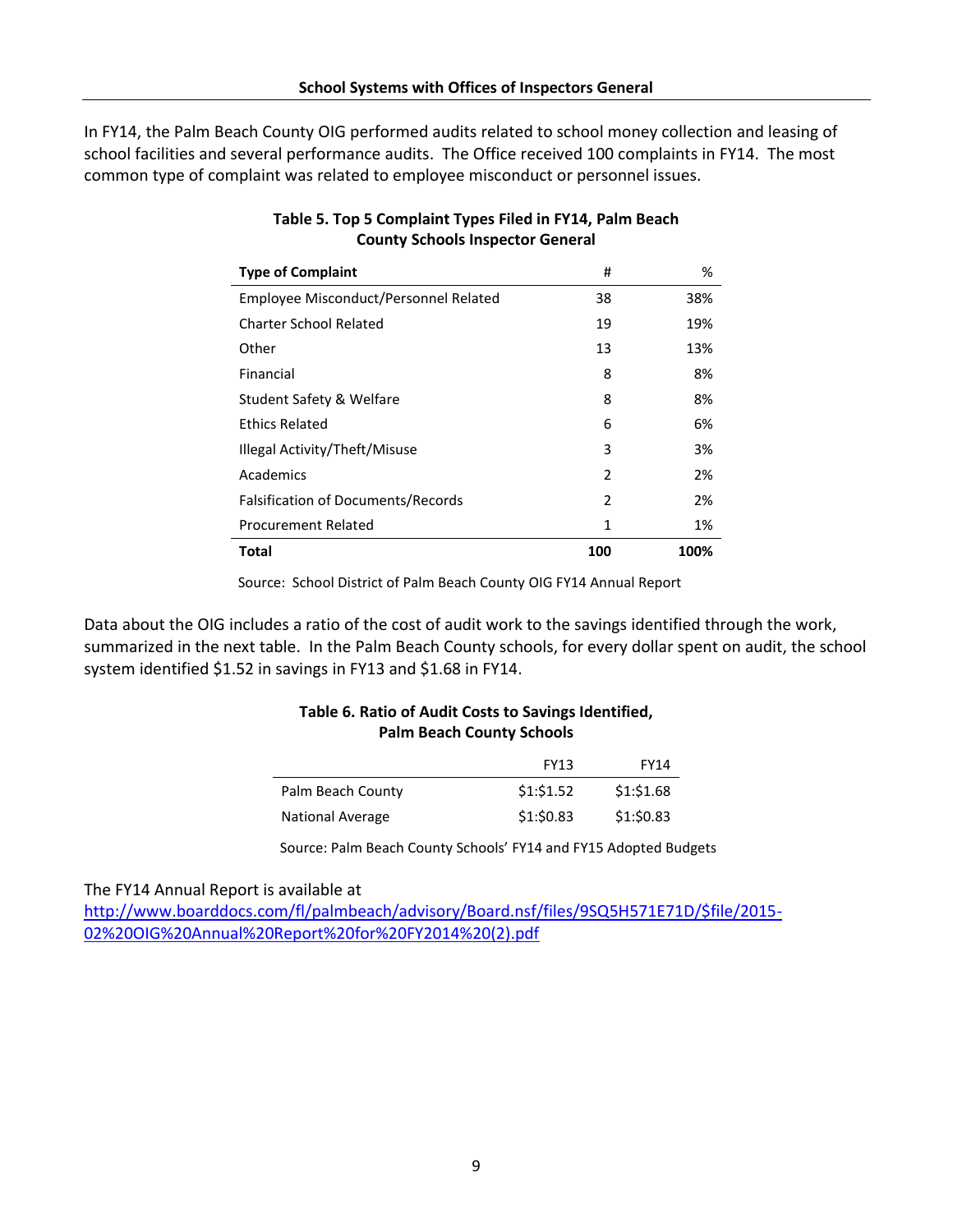## **7. The School District of Philadelphia**

<http://webgui.phila.k12.pa.us/offices/i/inspectorgeneral/>

In FY14, the School District of Philadelphia had over 131,000 students, 218 schools and programs, and a budget of \$2.7 billion. In 2001, the School District of Philadelphia was taken over by the Commonwealth of Pennsylvania and the school board replaced by a School Reform Commission. The Governor appoints three members of the Commission and the Mayor of Philadelphia appoints two. The School Reform Commission established the Office of the Inspector General in 2003.

In January 2015, the school system's first Inspector General – hired in 2003 – retired. Rather than hiring a new IG, the Inspector General for the City of Philadelphia assumed the task of school oversight, at least through the end of this fiscal year. The retiring school system IG expressed hope that the relationship would become permanent. The staff in the school's OIG will continue in their positions, but report to the City's IG.

A school district policy establishes the authority of the Inspector General to investigate suspected fraudulent activity. The policy also provides the IG access to records and property and provides for confidentiality in OIG investigations.

Currently, the school's OIG website does not contain any reports – either audit/investigations reports or annual reports. The website indicates how to file a report, including an anonymous tip line, and currently lists the City IG as the school system IG. The City OIG's FY14 annual report describes the six-month-long agreement with the school system, where the City's IG will conduct investigations and make recommendations on developing an effective OIG for the school system.

# **8. Detroit Public Schools**

## [http://detroitk12.org/admin/inspector\\_general/](http://detroitk12.org/admin/inspector_general/)

Since March 2009, Detroit Public Schools has been in a "financial emergency," a state law designation, and an Emergency Manager appointed by the Governor oversees the school district. In 2009, the City's first Emergency Manager created the school system's Office of Inspector General and the IG reports directly to the City Manager. The IG has an independent status to investigate all schools, departments, personnel and programs.<sup>11</sup>

In FY14, Detroit Public Schools had a little more than 48,000 students, 103 schools and programs, and a \$1.0 billion budget. Compared to 2000, when enrollment at Detroit Public Schools was approximately 170,000 students – the school system today is one third the size.

The IG has investigative authority over all school district departments, personnel, and programs, and over vendors and contractors doing business with the school system.

The mission of the OIG is to ensure integrity, economy, efficiency and effectiveness in the operations of the Detroit Public Schools by conducting meaningful and accurate investigations, forensic audits, and program reviews, to detect and deter waste, fraud and abuse.<sup>12</sup>

l

<sup>&</sup>lt;sup>11</sup> Detroit OIG FY14 Annual Report.

 $12$  Ibid.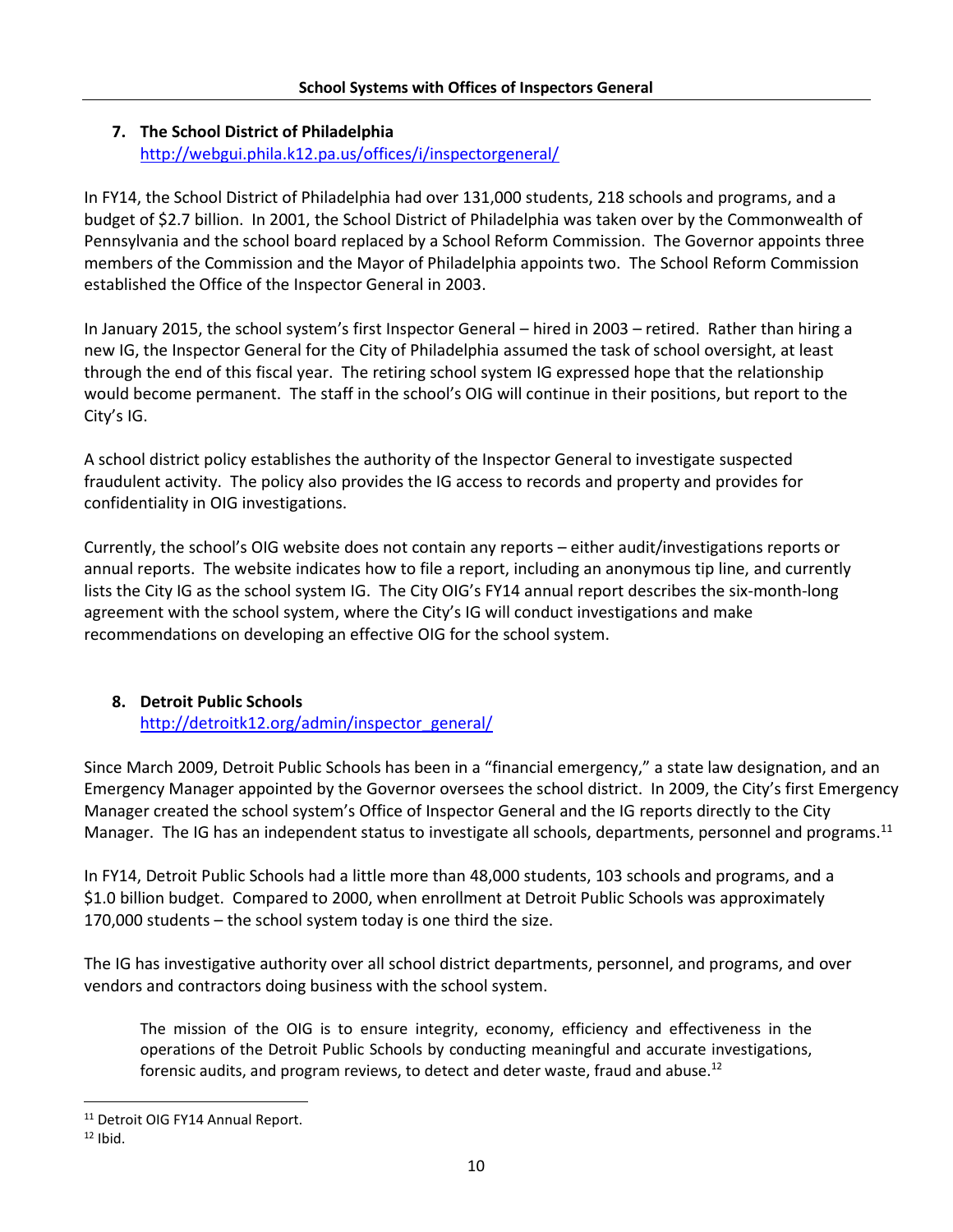The IG's FY14 Annual Report summarizes investigations undertaken by the office, and the information indicates that the Detroit OIG primarily conducts investigations, rather than program and financial audits. The OIG initiated 43 investigations in FY14 and has a fraud hotline for anonymous reporting. The next table breaks down the complaints filed with the OIG by type of complaint.

|                            | <b>FY14</b>              | FY10-13 |
|----------------------------|--------------------------|---------|
| <b>Ethics Violation</b>    | 10                       | 84      |
| <b>Employee Misconduct</b> | 7                        | 0       |
| Abuse                      | 5                        | 55      |
| Mismanagement              | 5                        | 48      |
| Theft                      | 4                        | 186     |
| <b>Vendor Fraud</b>        | 4                        | 46      |
| Payroll Fraud              | 3                        | 76      |
| <b>Criminal Activity</b>   | $\overline{\phantom{a}}$ | 51      |
| Other                      | 3                        | 82      |
| <b>Total</b>               | 43                       | 628     |

### **Table 7. Number of Complaints Filed with Detroit OIG, FY14 and FY10-13**

Source: Detroit Public Schools' OIG FY14 Annual Report

#### The FY14 Annual Report is available at

[http://detroitk12.org/admin/inspector\\_general/docs/2014.06.30\\_Annual\\_Report.pdf](http://detroitk12.org/admin/inspector_general/docs/2014.06.30_Annual_Report.pdf)

**Conclusions**. This research report provides information about school systems in the United States that employ dedicated inspectors general. Research showed that seven of the 20 largest school systems in the United States have inspectors general. Of the 20 largest school systems:

- Five of the offices of inspector general are in one of the 10 largest school systems.
- For the 10 school systems ranked 11-20 by student population, only two have inspectors general.
- Only one system in the top 20 smaller than Montgomery County Public Schools has an IG.

Many of the documents governing these OIGs, whether in state law or school district policy, emphasize the importance of independence of the inspectors general and the need for the IGs to be free from influence or pressure by school boards, superintendents, and school district employees and vendors. Some school systems, such as in New York City and Detroit, have their IG or equivalent report to individuals outside of the school system to increase IG independence. Two school systems – Miami-Dade County and Philadelphia – currently have contractual agreements where the local government's inspectors general will also serve as the inspector general for the school systems.

The mission statements for the OIGs described in this report describe the need for "integrity," "responsibility," and "accountability" in these school systems and OIG annual reports show that fiscal oversight is an integral part of the work of these inspectors general. The information about the school systems in this report highlight a few key considerations for the success of an office of the inspector general.